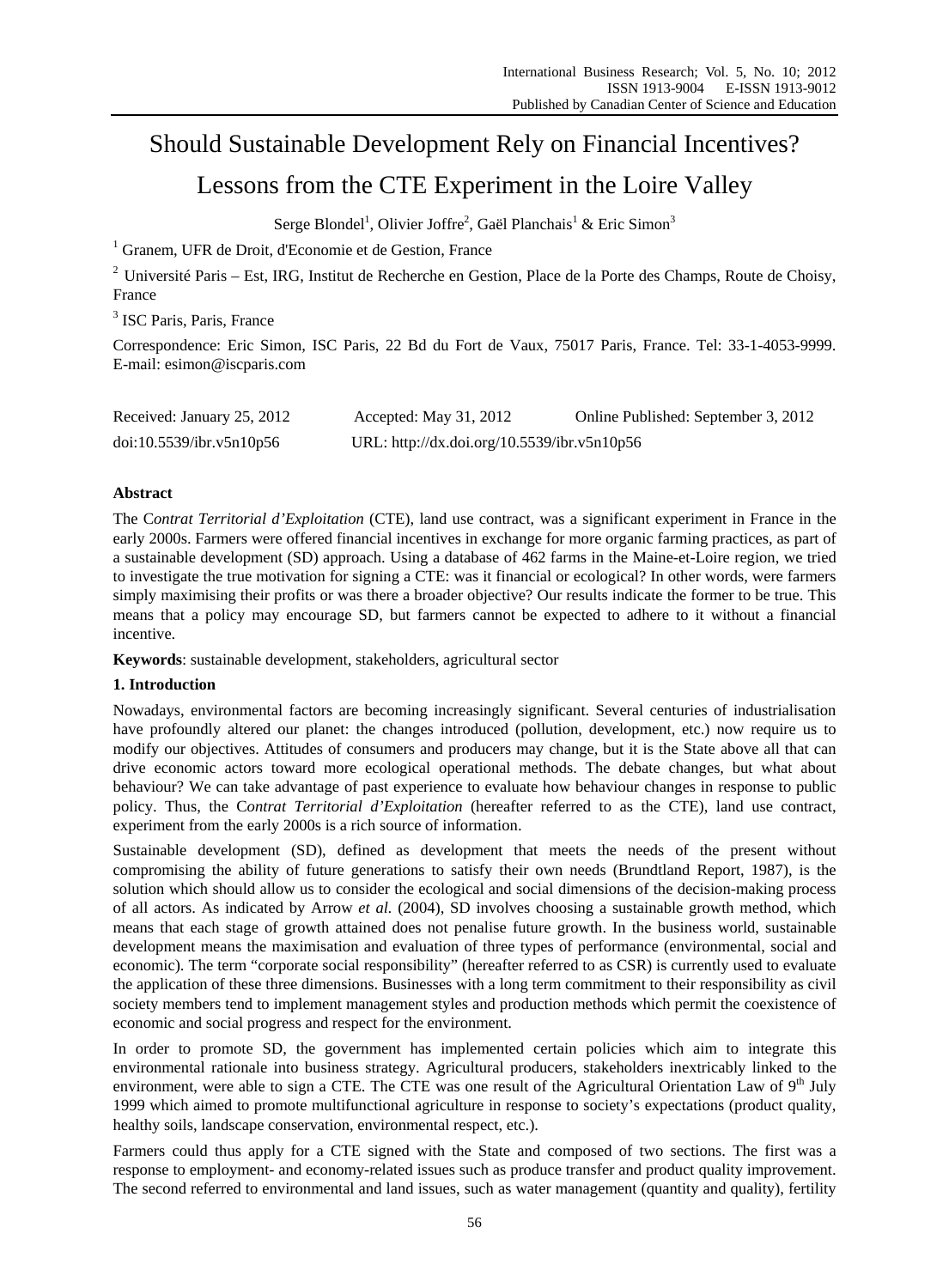and soil erosion problems, or landscape and cultural heritage conservation. In 2002, the CTE was superseded by the C*ontratd' Agriculture Durable* (CAD), Sustainable Farming Contract, mainly due to the high costs generated by the numerous beneficiaries of the CTE. Contractual aid had initially been estimated at 23,000 Euros per beneficiary, but in reality reached about 44,500 Euros (Urbano & Vollet, 2003).

If CTEs are now a thing of the past, what is the point in discussing them now? This issue is quite important, since we are measuring the effect of pro-SD public policies by analysing farmers' reactions. This experiment, for which we know we have all the data, allows us to better understand current behaviour. In addition to the economic and environmental results obtained by the CTE, we will use an in-depth CTE survey to evaluate how farmers integrate SD into their practises. Our study will test the truth of the following hypothesis: "financial incentives favour the farmers to take into account sustainable development in their practices". In this regard, we study how the farmers take into consideration the expectations of different stakeholders in the frame of the farming practices. Once we have introduced the stakeholder theory, we will present the database on which we worked and then the analysis of the results obtained.

#### **2. CTE Stakeholders**

Stakeholder theory originates in the work of Berle and Means (1932). They believed there is social pressure on management to assume responsibility for those for whose "well-being may be affected by the firm's decisions". Berle and Means (1932) predict a type of business management which balances "the interests of different community groups". Bowen (1953), considered the first proponent of corporate social responsibility, emphasises the moral and social obligations incumbent on the firm. The firm must make decisions "coherent with society's values" (Mercier, 2004). According to Freeman (1984), the term "stakeholders" appeared in 1963 at the instigation of Ansoff and Stewart who created a neologism from the English and American terms "shareholders" and "stockholders". The notion of "stakeholders" was actually popularised by Freeman (1984) who defined it as: "any group or individual who can affect or is affected by the achievement of the organisation's objectives". For advocates of stakeholder theory, the organisation's societal responsibility is not limited to the satisfaction of capital providers' interests, as proposed in neo-classical theory (Friedman, 1962; Hayek, 1979, cited by Toublan, 1995), but includes responsibilities in terms of all the stakeholders involved in its development.

From that point onwards, stakeholder theory has focused on the study of relationships maintained by the organisation with its various stakeholders. Depending on the type of relationship being studied, there is a reasonably widespread acceptance of the notion of stakeholder. Some authors limit their study to participants directly involved in the organisation's economic success. Thus, Hill and Jones (1992) only consider constituents who have a legitimate claim on the firm. In the same vein, Clarkson (1995) differentiates voluntary stakeholders, who invest some form of capital (human or financial) in the firm, from involuntary stakeholders who play a passive role. Other authors have a broader view of stakeholders. This leads them to identify a greater number of stakeholders, which results in a more complex network of relationships between the firm and its stakeholders. Given that stakeholders do not all exercise the same level of pressure, many authors have suggested typologies allowing them to be classified. Caroll (1979) distinguishes primary stakeholders with a contractual relationship with the firmfrom secondary stakeholders with an indirect relationship with the firm (Clarkson, 1995; Carroll & Buchholtz, 2000). Pesqueux (2002) revisits this distinction by classifying stakeholders into two groups: contractual stakeholders and diffuse stakeholders. For her part, Isabelle PelleCulpin (1998) proposes a classification of stakeholders in accordance with the three CSR pillars (institutional, economic and ethical). Friedman and Miles (2002), in turn, suggest four groups of stakeholders, introducing the variables "compatible/incompatible with the organisation's interests" and "necessary (internal) or contingent (external)". Using Clarkson's definition (1995), Kochan and Rubinstein (2000); Mitchell *et al.* (1997) and Frooman (1999) analyse the level of stakeholder influence in terms of their contribution to the organisation's resources and the costs sustained by both parties if the relationship breaks down.

Mitchell *et al.* (1997) identify seven types of stakeholders according to their possession of at least one of the three following attributes: power, legitimacy and the urgency of claims stakeholders may make on the organisation.

Stakeholder theory may offer a standard model for managing relationships with stakeholders (Donaldson & Preston, 1995). Identifying and classifying them allows the organisation to respond appropriately to their expectations.

Clarke (1998) recognises these particular needs in terms of information. Management must communicate to each stakeholder the information of interest to them (Table 1).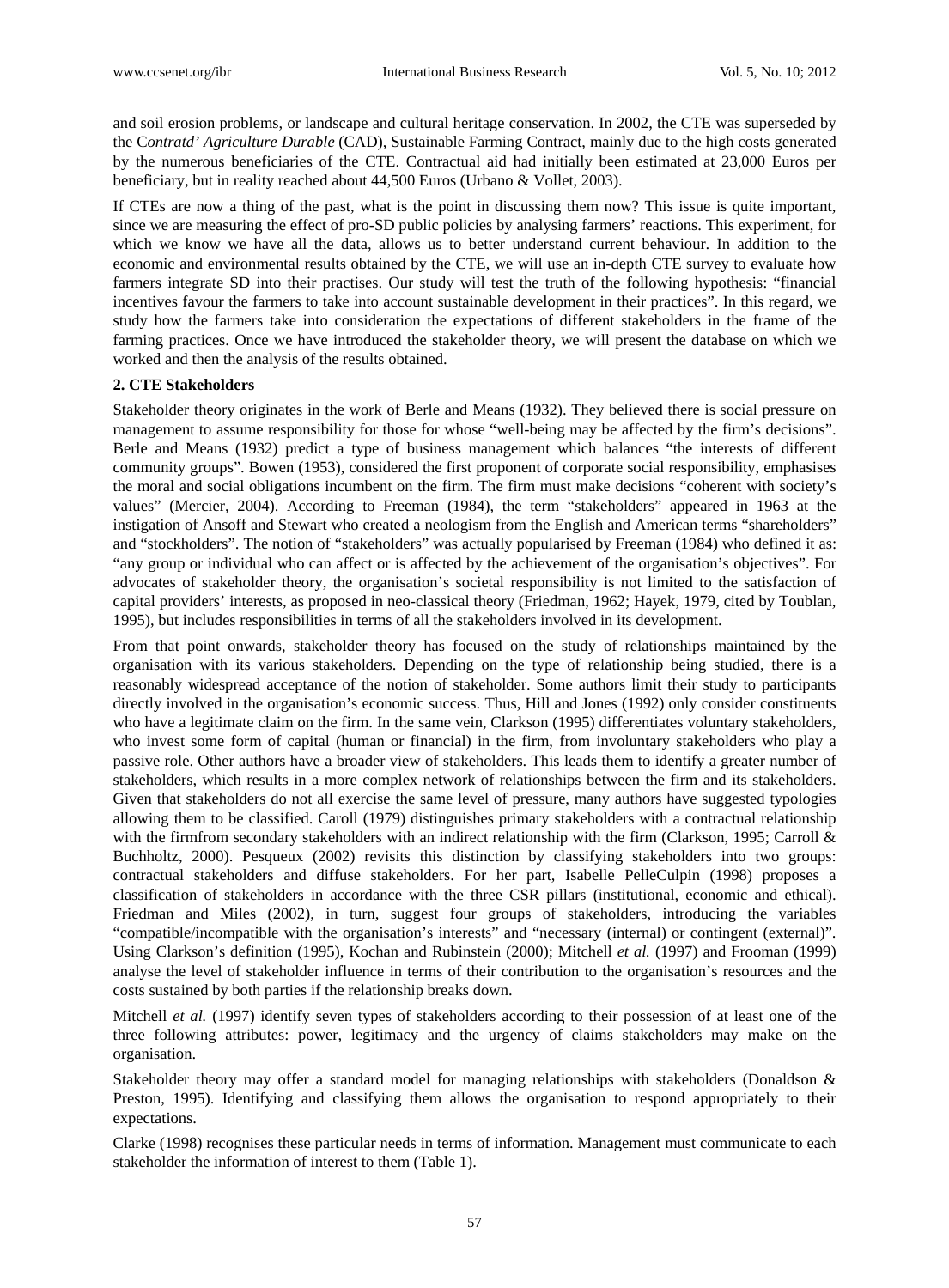| <b>Partners</b>     | <b>Stakeholder Expectations</b>                         | <b>Information Supplied by Organisations</b>   |
|---------------------|---------------------------------------------------------|------------------------------------------------|
| <b>Employees</b>    | Remuneration, job security, training                    | Company reports, employment news, negotiations |
| <b>Shareholders</b> | Dividends and increased share price                     | Annual reports and accounts, information on    |
|                     |                                                         | mergers and takeovers                          |
| <b>Customers</b>    | Quality, service, security, value for money             | Advertising, documentation, surveys            |
| <b>Banks</b>        | Company liquidity and solvency, value of guarantees,    | Coverage ratios, security, cash flow forecast  |
|                     | cash flow generation                                    |                                                |
| <b>Suppliers</b>    | Stable and lasting relationship                         | Prompt payment                                 |
| <b>State</b>        | Respect for laws, employment, competitiveness and       | Reports to official bodies, press releases     |
|                     | reliable data                                           |                                                |
| <b>Public</b>       | Operational security, contribution to the community     | Security reports, bulletins                    |
| <b>Environment</b>  | Substitution<br>of<br>unsustainable<br>and<br>resources | Environmental reports, conformance reports     |
|                     | non-polluting activities                                |                                                |

#### Table 1. Stakeholders' Expectations, Clarke (1998)

Source: T. Clarke (1998).

The approach proposed by Clarke reduces the organisation's social responsibility to an obligation to provide information to stakeholders. Paradoxically, in spite of its reductive nature, it is one of the rare approaches to propose recommendations aimed at satisfying stakeholders. "Stakeholder Theory merely indicates that the organisation must recognise its obligations to Stakeholders; very rarely does it specify the content of those obligations" (Mercier, 2001). The lack of literature on the subject underlines the challenge in defining stakeholder expectations. Cyert and March (1963) show that participants have uncertain preferences which may be fluid and even erratic. It is for this reason that we must emphasise the dynamic nature of the relationship between stakeholders and the organisation (Frooman, 1999; Kochan & Rubenstein, 2000). This dynamic represents a challenge to our analysis. It is therefore necessary to take into account the situation under analysis in order to identify the relevant stakeholders.

#### **3. Main Stakeholders in the CTE Experiment**

Owing to their history and the norms and values which apply to them, farmers constitute a study subject with very particular characteristics. Farmers are governed by a specific regulatory and legislative framework. The industry has its own operational rules which differ from those in other types of businesses, such as commercial organisations. One important characteristic of this legal framework is the societal nature of the activity: food production (law of 9<sup>th</sup> July 1999 about standards of food safety). Another characteristic is a farmer's moral and legal obligation to carry out an activity which does not negatively impact upon the environment. These principles require the collaboration of partners such as farmers, agricultural bodies, residents and government.

In this specific context, a group of participants may fall into either of the two main theoretical debate categories which form the basis for the existence of a stakeholder: power and legitimacy (Andrioff & Waddock, 2002). The power criterion (Frooman, 1999; Mitchell *et al.*, 1997; Rowley, 1997) defines the interdependent relationships between the organisation and the different groups which make up its environment (Andrioff & Waddock, 2002). In the farmers' case, the power relationships between groups or individuals lie notably in the ad hoc judicial framework, but also in the economic relationships between the participants (producers, supplier-customer and the State). The legitimacy criterion, based on neo-institutionalist theories (DiMaggio & Powell, 1983) as well as on moral philosophy theories (Phillips *et al.*, 2003), is particularly relevant.

In the general CTE context, we have identified two main stakeholders: the government and the citizen consumers.

- *Government*: proposes measures and finance to encourage and oblige farmers to adopt more environmentally friendly production methods. Co-signs the CTE agreement.
- *Citizen consumers*: the main participants concerned with consumption of agricultural products. They have a voice in matters of respect for food product quality and respect for the environment.

Although it seems simple to identify the main CTE stakeholders, the problem now facing the researcher analysing the CTE results is that of the farmers' motivation. In other words, what is the impact of the CTE in terms of government expectations? In order to examine this question, using available CTE-related data, a representative sample of farmers will allow us to find the answer.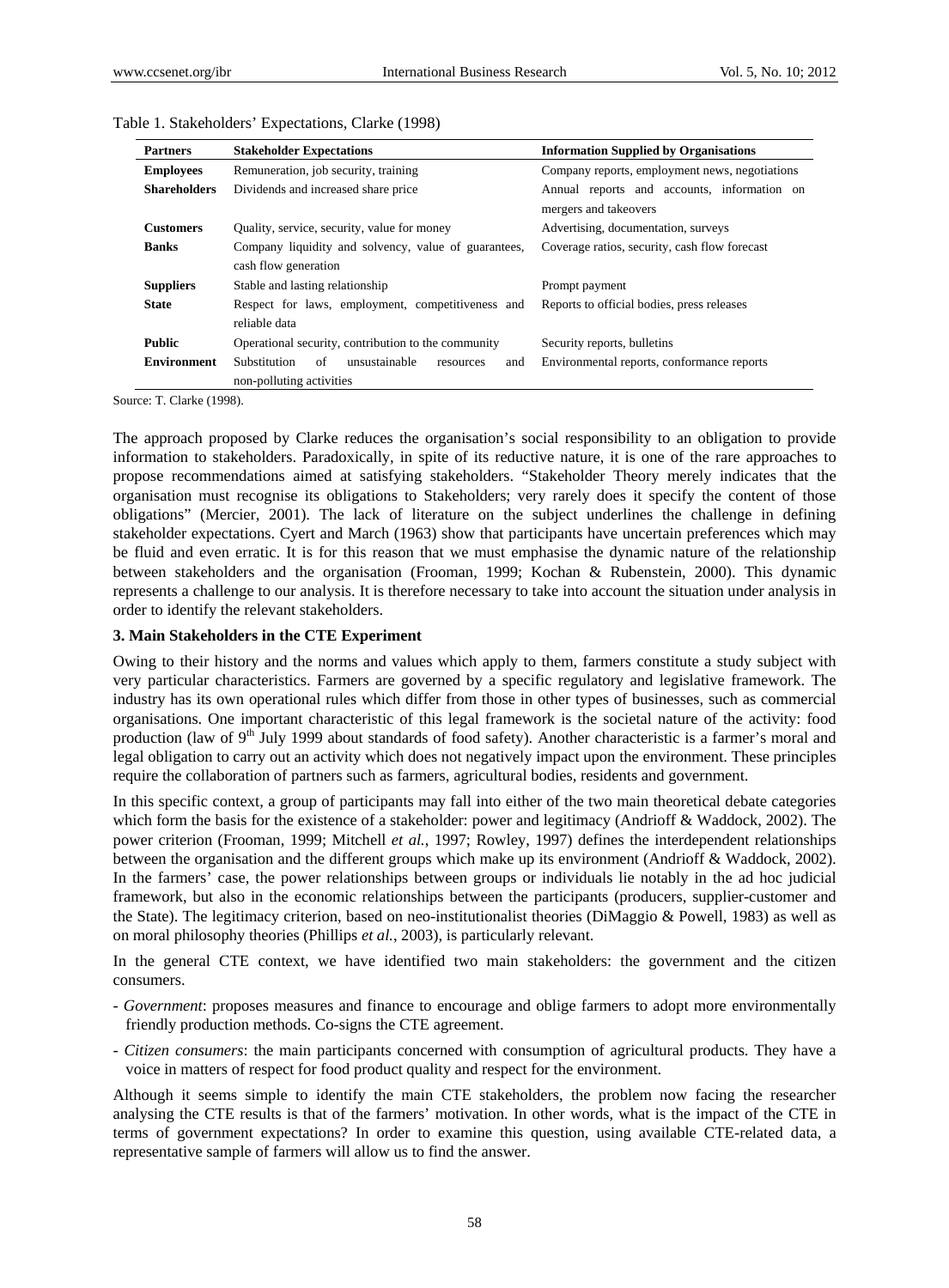

Figure 1.

# **4. Database**

## *4.1 Farms in the Department Maine-et-Loire*

With almost 3,000 CTEs in the Pays-de-la-Loire, this region is in fifth position nationally (around 8% of contracts signed). In the department Maine-et-Loire there are 697 farmers who were able to benefit from this opportunity (between 2000 and 2002) from a pool of very diverse production types. Agriculture in Maine-et-Loire is relatively extensive, based on the use of pastures (notably in the Segréen area) and favourable for milk and meat production. This mixed-crop and livestock farming also exists in Brittany but farming there is more intensive with high rotation fodder pastures due to the higher rainfall.

Several activities in our sample require a significant volume of labour. For example, wine production, tree cultivation, market gardening and horticulture. This utilisation issue is also encountered in the Midi-Pyrénées region (regional leader with around 6,200 CTEs), which has similar characteristics.

#### *4.2 Sample Selection*

We have a rich database at our disposal from CER FRANCE Maine-et-Loire which undertakes the accounting and financial management of around 50% of the commercial farms in the area. This database has the advantage of being current since the information is updated regularly.

We also sent questionnaires to 257 farms with a signed CTE managed by CER FRANCE. The 231 subjects who responded (a return rate of 90%) were utilised along with a control sample of 231 farms with a profile similar to that of the CTE farmers (geographical location, legal structure, etc). We can thus compare the CTE farmers' motivation with that of other farms.

#### *4.3 Sample Characteristics*

Table 2 shows the main activities of the farms who signed a contract.

| <b>Activity</b>     | <b>CTE</b> | <b>Non CTE</b> |  |
|---------------------|------------|----------------|--|
| Milking cows        | 38.8%      | 38.4%          |  |
| Cow-calf operations | 27.1%      | 24/1%          |  |
| Wine Production     | 5.9%       | 7.6%           |  |
| Grain               | 5.5%       | 5.4%           |  |
| Others $(< 5\%)$    | 22.7%      | 24.5%          |  |

Table 2. Activities of the 231 CTE signatories

Almost two thirds of the farmers are dedicated to mixed-crop and livestock farming, which makes a fairly homogenous group, whereas the remaining third covers very heterogeneous farms (wine production, grain, tree cultivation, market gardening, horticulture, etc.).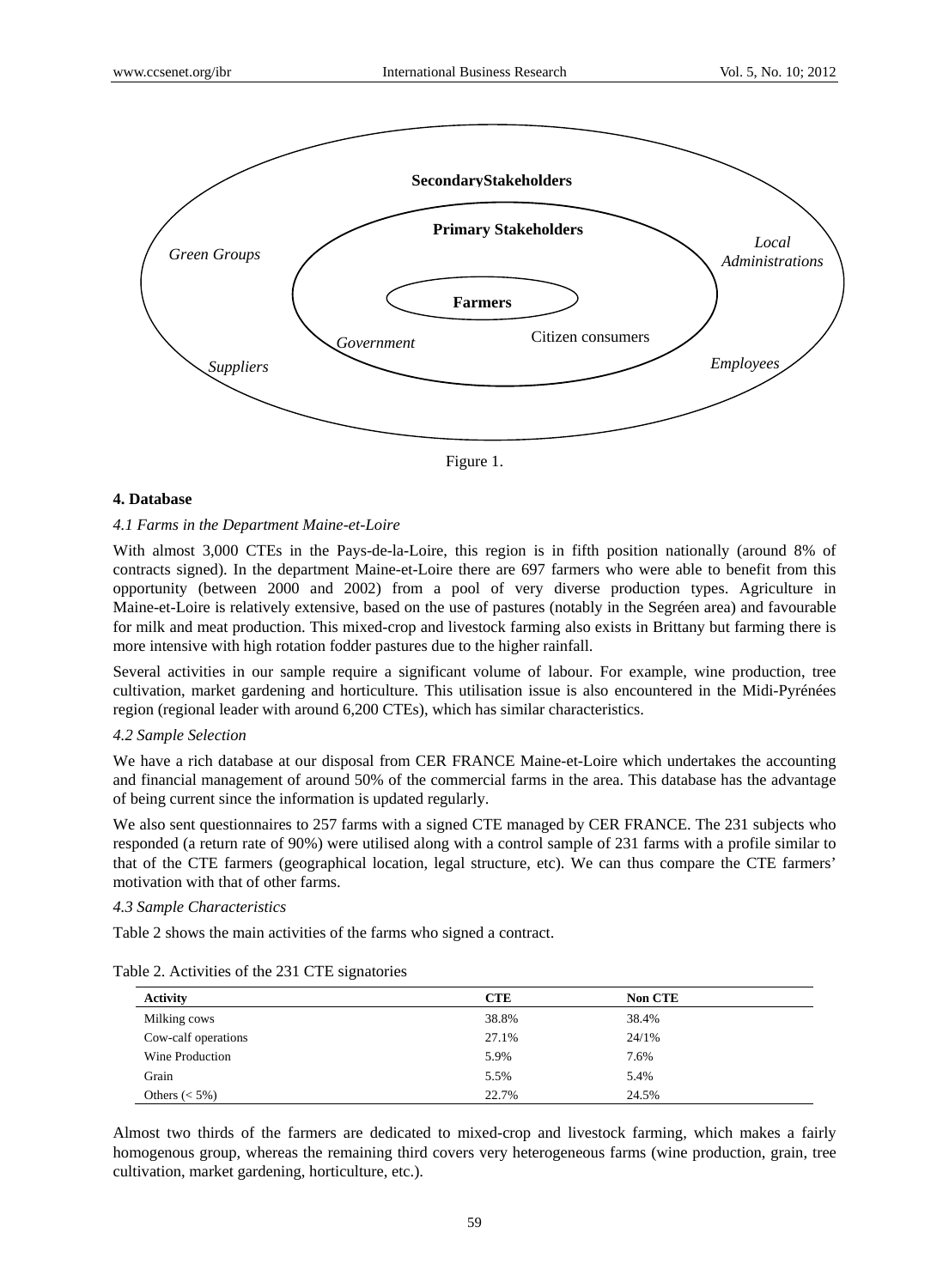|  |  |  |  | Table 3. Surface area of the 472 CTE and non-CTE farms |
|--|--|--|--|--------------------------------------------------------|
|--|--|--|--|--------------------------------------------------------|

| Surface area (in ha)  | CTE(231)      | <b>Non-CTE (231)</b> |  |
|-----------------------|---------------|----------------------|--|
| Crop surface area (a) | 32.72 (32.87) | 34.45 (31.51)        |  |
| Fodder surface area   | 58.77 (43.94) | 41.03(31.15)         |  |
| Usable area           | 91.84 (48.72) | 75.68 (43.62)        |  |

Discription: The useful area is different from the total crop surface area and fodder surface area. This is uncultivated or non-productive land. (a) Significant at 5%.

The contract beneficiaries farms have a usable agricultural area (UAA) larger than that of the non- beneficiaries and in particular 50% more fodder area. The CTE farms also demonstrate improved performance in terms of the elements in Table 4.

Table 4. Level of performance of contract beneficiaries farms and non-contract – beneficiaries farms

| Performance criteria (in $k\Theta$ | <b>CTE (231)</b> | <b>Non CTE (231)</b> |  |
|------------------------------------|------------------|----------------------|--|
| EBE / UTAF(a)                      | 39.6(25.7)       | 37.2 (34.4)          |  |
| Current result / UTAF              | 18.0 (19.9)      | 17.5(24.0)           |  |

Description: EBE: *excédent brut d'exploitation* (Gross Operating Surplus); UTAF: *unité de travail agricole familial* (Family Agricultural Work Unit). (a) significant at 5%.

The product per work unit is lower for CTE beneficiaries and naturally is linked to farming strategy;in this case extensive in terms of the pasture surface area, but also to the reduced profitability resulting from the implementation of the environmental measures contractually agreed on in the CTE.

Even though CTE beneficiaries product is lower (on average over 5 years), the current result per UTAF nonetheless attains the same level. The profitability of these farms is slightly higher with a gross operating surplus to net product ratio of 32.2%, or 3 points higher when compared with conventional farms.

Table 5. Size of subsidies for contract beneficiaries' farms and non-contract – beneficiaries farms

| Performance criteria (in $k\Theta$ ) | CTE(231)    | <b>Non-CTE (231)</b> |  |
|--------------------------------------|-------------|----------------------|--|
| <b>PAC Subsidies</b>                 | 23.4(21.1)  | 23.1 (17.9)          |  |
| <b>CTE</b> Subsidies                 | 6.0(6.7)    | 0(n/a)               |  |
| Total Subsidies (a)                  | 29.4 (21.2) | 23.1(17.9)           |  |

Description: (a) significant at 1%. PAC: *Politique Agricole Commune* (Common Agricultural Policy or CAP).

Even though contract beneficiaries' farmers receive average CAP subsidies higher than the others, these farms also have higher subsidies per hectare. Also, in the case of CTE grants, total subsidies per hectare are markedly higher than the grants received by conventional farms.

These subsidies are important for the farms and represent a sale price offset. Without these CAP subsidies, many farms would not be viable. Whatever the farming strategy (conventional, organic, sustainable, integrated, etc.), farming revenue is significantly lower on average if the subsidies are not taken into account (includes all subsidies). In fact, the farming revenue of 50.6% of the contract beneficiaries' farms would be negative compared with 44.2% of conventional farms. The objective of the DPU urban protection scheme for 2013 will be an issue in terms of European aid and French agricultural aid in particular.

A database was created using a questionnaire distributed to contract beneficiaries' farmers in the Maine-et-Loire department to determine their reasons for entering into such an agreement. The economic and financial data was used to evaluate the farms' performance and compare them with entities of a similar nature (size, legal structure, location, etc).

#### **5. Results**

#### *5.1 Farmer's Motivations When Signing CTE*

Using a fifteen minute telephone survey of the 231 respondents, the replies to our 19 questions allowed us to determine the reasons which led the farmers to adopt environmentally friendly practices. The questions were arranged under 5 main headings: type of contract, CTE-related issues, choice of environmental measures,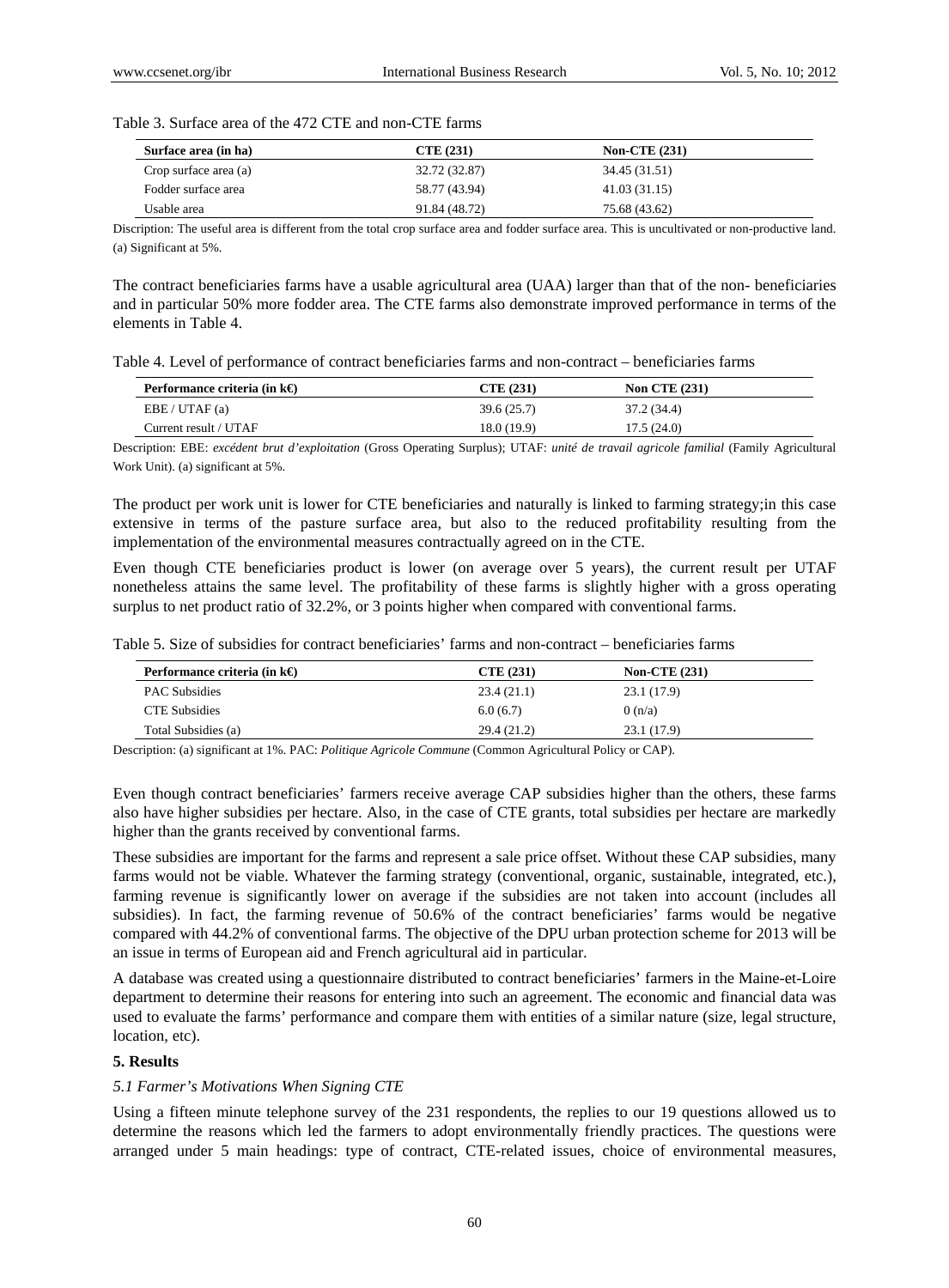remuneration for those measures, willingness to follow an SD strategy (re-signing, signing a CAD, etc). This study was undertaken by Planchais (2008).

Since most of the questions were of a closed nature, the types of responses were:

- a positive or negative response, or

- a choice from a selection of predetermined replies (including 'other'), or

- a scale with 5 possible replies (strongly disagree, disagree, not sure, agree, strongly agree)

We were thus able to confirm that farmers were aware of the issues related to their business, since water and soil problems are mentioned as a priority. The water-related questions asked were "Is preserving water quality one of the aims of your CTE" and "Is water consumption management one of the aims of your CTE?"

However, in the search for contract beneficiaries' farmers motivation, we have concluded that this is more economic (61.5% of respondents) than environmental. Indeed, 199 contract beneficiaries' farmers (86.1%) believe the CTE to be a validation of existing farming practices (particularly so in terms of limiting chemicals, extensive pasture management and hedgerow maintenance). In other words, signing a contract does not lead to actual strategy changes in the business: rather these are opportunistic behaviours.

Nonetheless the contract beneficiaries (78.3%) are satisfied with their agreement (63.9% mostly satisfied and 14.4% completely satisfied). In June 2006, 19 contract beneficiaries' farmers (8.2%) had already signed the current *contratd' agriculture durable* (sustainable agricultural contract) or CAD since their CTE had expired (mainly CTEs signed in 2000).

Overall the CAD has not been as successful. In fact, only 54.3% of the respondents would have signed a CAD if the CTE had not existed. The level of financial assistance, even when capped at  $\epsilon$ 27,000 per contract, is the principal reason for signing. On the contrary, more restrictive environmental measures do not encourage some farmers to adopt an SD-oriented strategy.

## *5.2 CTE Effects on Agricultural Practices*

Thanks to the data, we have obtained information related to the use of chemicals on farms. By this we mean chemical fertilisers and plant-care products (pesticides, herbicides, insecticides and fungicides) which affect the ecological environment.

With varying signing dates we have used contract beneficiaries' farmers whose contracts expired in 2005 (the first CTEs from 2000). We thus have a continuous sample of contract beneficiaries' farmers (85) and non-contract beneficiaries' farmers (150) during and after the CTE.



Figure 2. Evolution of the cost of fertilisers and plant-care products between 2002 and 2008

Note: Cost per hectare (ha).

We note that the cost of  $\epsilon/71/h$  for fertilisers appears as an abnormal point in this chronological series. 2005 was the year during which the CTE ended, but on different dates for different farms. It seems that from the end of the CTE, farmers used a very high level of fertilisers. In other words, they replenished their stocks, which explains why 2005 was an exceptional year and we will remove it from the analysis. We will compare the years immediately before and just after 2005: 2003 and 2004 on the one hand, and 2006 and 2007 on the other. We thus obtain the average costs in Figure 3.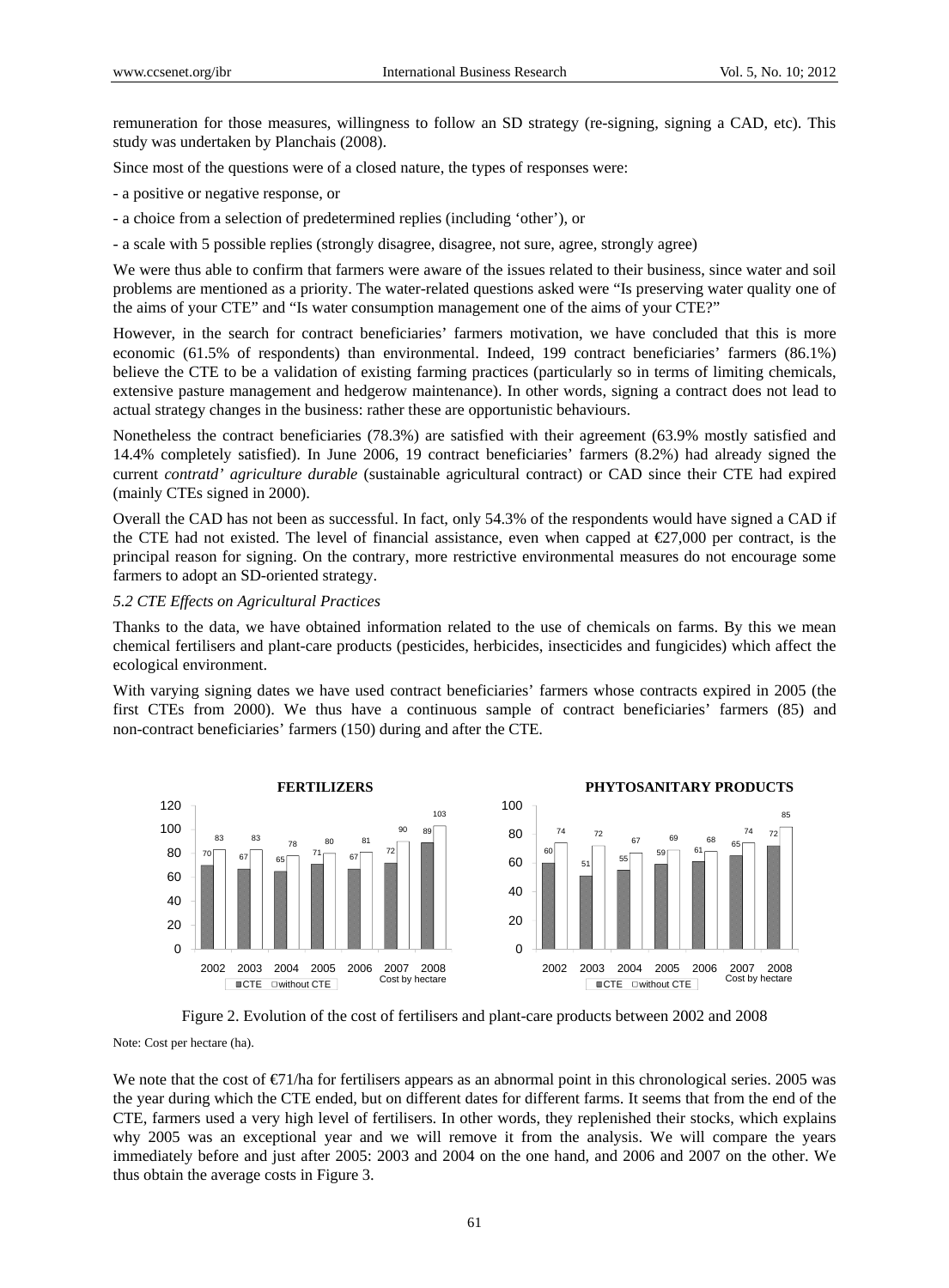

Figure 3. Evolution of average chemical costs in 2003-2004 and 2006-2007

During the contract period, the cost of fertilisers and plant-care products for contract beneficiaries' farmers was lower than that for non- contract beneficiaries' farmers. However, at the end of the contract, we note that this cost starts to increase and align with the average. We observe a farm catch-up strategy. We also note that with rising grain sale prices, producers tend to use more chemicals to maximise their yields.

#### *5.3 A Sustainable Success?*

For the purposes of this analysis we will use a homogenous sample, since the 462 farms are in different sectors and have greatly differing chemical usage: in market gardening, for example, small areas generate much higher costs per hectare. We will only refer to livestock farms for which we have all data for the years 2003 to 2007. Of 231 contract beneficiaries' farmers or non-contract beneficiaries' farmers, our statistical analyses allow us to better determine the farmers' ecological or non-ecological behaviour.

|                                      | <b>During CTE</b>     |                            | After CTE             |                            |
|--------------------------------------|-----------------------|----------------------------|-----------------------|----------------------------|
| <b>Fertiliser Purchases</b>          | <b>Average Effect</b> | <b>Factor Contribution</b> | <b>Average Effect</b> | <b>Factor Contribution</b> |
| Beta (constant)                      | $-229.8743$           | 265.1325                   | $-1618.1887*$         | 1220.2652                  |
|                                      | (0.5596)              | $(-0.6728)$                | (02.8645)             | (1.5689)                   |
| $CTE$ (yes/no)                       | $-786.9055$ ***       | 363.0407 *                 | $-764.3055$ ***       | $-182.0496$                |
|                                      | $(-4.7473)$           | $(-2, 8524)$               | (03.8437)             | $(-0.7063)$                |
| UTAF (Family Agricultural Work Unit) | $-5.0503$             | 3.5741                     | $-14.6729$            | 3.0299                     |
|                                      | $(-0.6181)$           | (0.4180)                   | (01.6313)             | (0.3348)                   |
| SAU (Useable Agricultural Area)      | 42.7896 ***           | $-22.2206$ ***             | 48.3585 ***           | $-20.5335$ ***             |
|                                      | (8.2234)              | $(-6,2110)$                | (7.0882)              | $(-4.1807)$                |
| Debt                                 | $-7.0038$             | 5,4768                     | $-0.0310$             | 18.1022                    |
|                                      | $(-1.3450)$           | (0.8715)                   | $(-0.0034)$           | (1.1471)                   |
| Overheads                            | $0.0179$ ***          | $-0.0027$                  | $0.0325$ ***          | $-0.0057$                  |
|                                      | (4.1795)              | $(-0.7795)$                | (5,6184)              | $(-0.9120)$                |
| Seed purchases                       | $0.2556$ ***          | 0.0027                     | $0.2388*$             | $-0.3491$ ***              |
|                                      | (4.6183)              | (0.0668)                   | (3.0907)              | $(-5.8264)$                |

Table 6. Use of fertilisers during and after CTE

Note: \* p< 0.06, \*\*\* p< 0.001.

Farmers who chose the CTE purchased fewer chemicals before, during and after the contract. The factor contribution shows the data to be homogeneous (after CTE). Other factors also justify the purchase of fertilisers. Overheads for example: the higher these costs, the higher the fertiliser cost, namely  $\epsilon$ 17.90 per  $\epsilon$ 1000 of overheads.

With plant-care products, the result is the same. Farmers who signed a CTE use significantly fewer pesticides, herbicides and insecticides, etc.

As with fertilisers, the surface area is an important variable: with larger farms, CTE beneficiaries use fewer chemicals per hectare. In fact, with in excess of 20 hectares more of fodder area, farmers committed to SD have a significantly lower per hectare cost.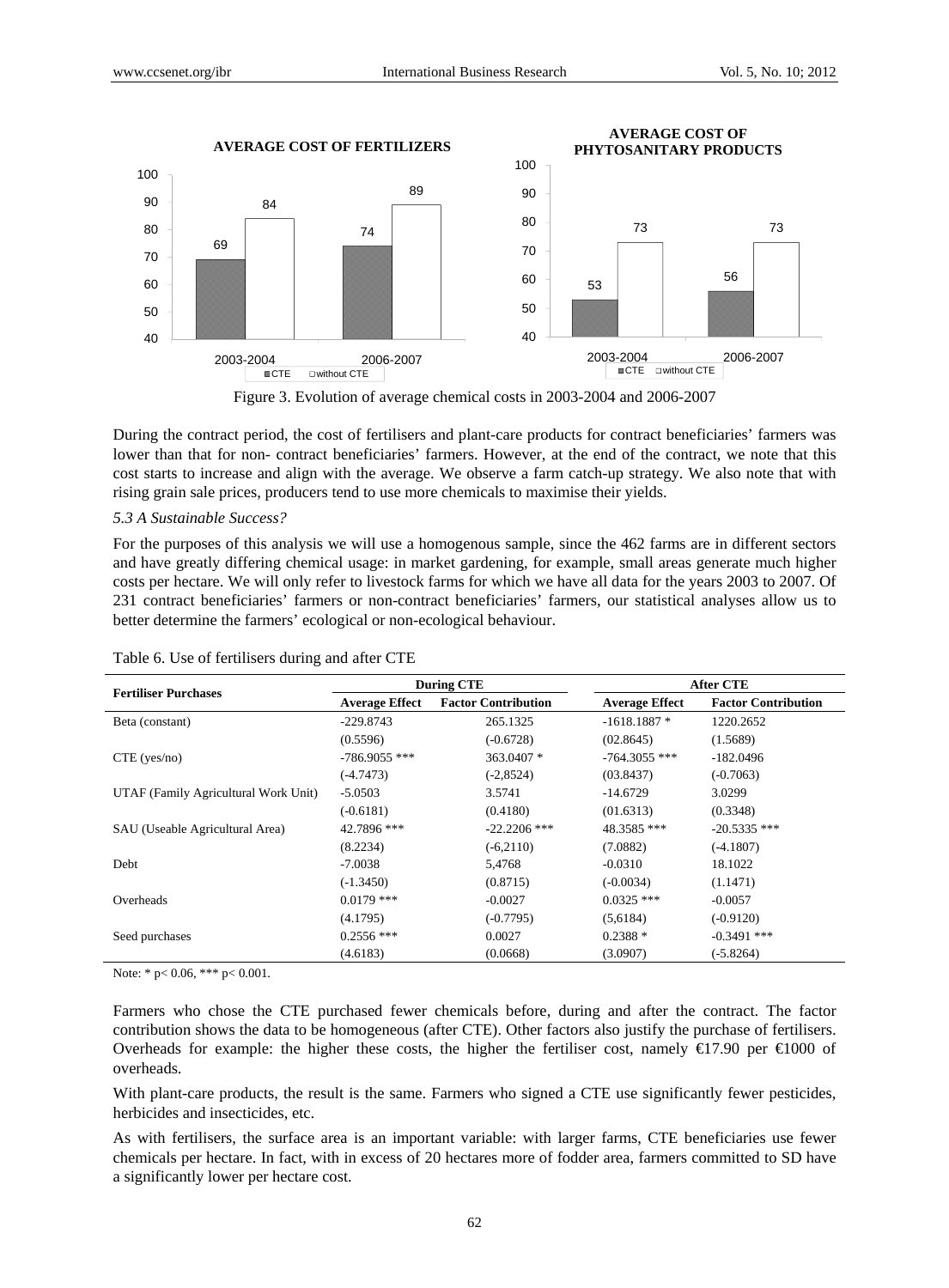| <b>Plant-care Product Purchases</b>  | <b>During CTE</b>     |                            | <b>After CTE</b>      |                            |
|--------------------------------------|-----------------------|----------------------------|-----------------------|----------------------------|
|                                      | <b>Average Effect</b> | <b>Factor Contribution</b> | <b>Average Effect</b> | <b>Factor Contribution</b> |
| Beta (constant)                      | $-1971.8637$ ***      | $-93.9710$                 | $-2766.9682$ ***      | 1303.0251 ***              |
|                                      | $(-7.311)$            | $(-0.3558)$                | $(-8.1552)$           | (3.7359)                   |
| $CTE$ (yes/no)                       | $-866.5813$ ***       | $-303,4553$ ***            | $-855.8198$ ***       | $-308.4142$                |
|                                      | $(-7.4234)$           | $(-3,3668)$                | $(-5.8220)$           | $(-2.5610)$                |
| UTAF (Family Agricultural Work Unit) | $-1.3895$             | 5.5053                     | $-4.3972$             | 3.6636                     |
|                                      | $(-0.2413)$           | (0.7258)                   | (0.5902)              | (0.4676)                   |
| SAU (Useful Agricultural Area)       | $17.1009$ ***         | 0.2392                     | 25.9907 ***           | $-16.2868$ ***             |
|                                      | (4.5643)              | (0.1279)                   | (7.2606)              | $(-5.8758)$                |
| Debt                                 | $-7.0804$             | $-11,0356*$                | 24.4180 ***           | $-32.8493$ ***             |
|                                      | $(-1.8069)$           | $(-3, 1104)$               | (3.7542)              | (5.0779)                   |
| Overheads                            | $0.0308$ ***          | $-0.0082$ ***              | $0.0303$ ***          | $-0.0054$                  |
|                                      | (11.8799)             | $(-5.9489)$                | (9.8865)              | $(-2.2592)$                |
| Seed purchases                       | $0.4285***$           | $-0.1528$ ***              | $0.2767$ ***          | $-0.0779*$                 |
|                                      | (11,3103)             | $(-5,7907)$                | (8.4045)              | $(-2.3816)$                |

|  | Table 7. Use of plant-care products during and after CTE |  |  |  |  |  |
|--|----------------------------------------------------------|--|--|--|--|--|
|--|----------------------------------------------------------|--|--|--|--|--|

Note: \* p< 0.06, \*\*\* p< 0.001.

#### **6. Conclusion**

The study carried among 462 farms of Maine-et-Loire benefiting from a land use contract (CTE), showed that the grant of financial incentives favours the adoption of farming practices that are more respectful of the environment. Nevertheless, we showed that the farmers are more motivated by alogic of profit maximization aroused by financial help brought by the State than by a true adherence to the principles of sustainable development (SD).

Using a survey of 231 farmers who signed the CTE in the department Maine-et-Loire, Planchais (2008) identified four groups of producers with a factor analysis of the various respondents: the sensitive, the opportunists, the convinced and the strategic. On the whole, economic reasons still apply to these four types since financial assistance will always be necessary (sensitive, opportunists, strategic) or the CTE does not modify the production facility (convinced) and will also provide assistance.

In basing our study on managerial theories, we have not been able to demonstrate an authentic commitment to ecology even if the CTE may have served as a learning experience for the beneficiaries (revised practices in chemical use for example). Therefore, the issue of agricultural aid would appear not to be favourable to SD since it is the subsidies themselves which attract signers and, at the same time, jeopardise pro-SD practices. The necessary condition of a financial incentive for an SD policy has been demonstrated for farmers, but this result is bound to be transferrable to other types of businesses.

To avoid policies which benefit only opportunists and do not produce significant ecological results, it is first necessary to study the behaviour of the participants. It is up to governments to set businesses on the path to SD, bearing in mind that a financial incentive is a necessary condition if good practice is to be adopted.

## **References**

- Andriof, J., & Waddock, S. (2002). Unfolding stakeholder engagement. In Andriof, J., Waddock, S., Husted, B., & Rahman, S. (Eds.), *Unfolding stakeholder thinking:* t*heory, responsibility and engagement* (pp. 19-42). Sheffield: Greenleaf.
- Arrow, K., Dasgupta, P., Goulder, L., Daily, G., Ehrlich, P., Heal, G., . . . Walke, B. (2004). Are we consuming too much? *Journal of Economic Perspectives, 18*(3), 147-172. http://dx.doi.org/10.1257/0895330042162377

Becker, G. (1991). *A treatise on the family*. Harvard University Press.

Berle, A., & Means, G. (1932). *The modern corporation and private property*. Commerce Clearing House, N.Y.

- Bowen, H. R. (1953). *Social Responsibilities of the Businessman*. Editions Harper and Brothers.
- Carroll, A. B. (1979). A Three-Dimensional Model of Corporate Performance. *Academy of Management Review, 4*(4), 497-505. http://dx.doi.org/10.2307/257850